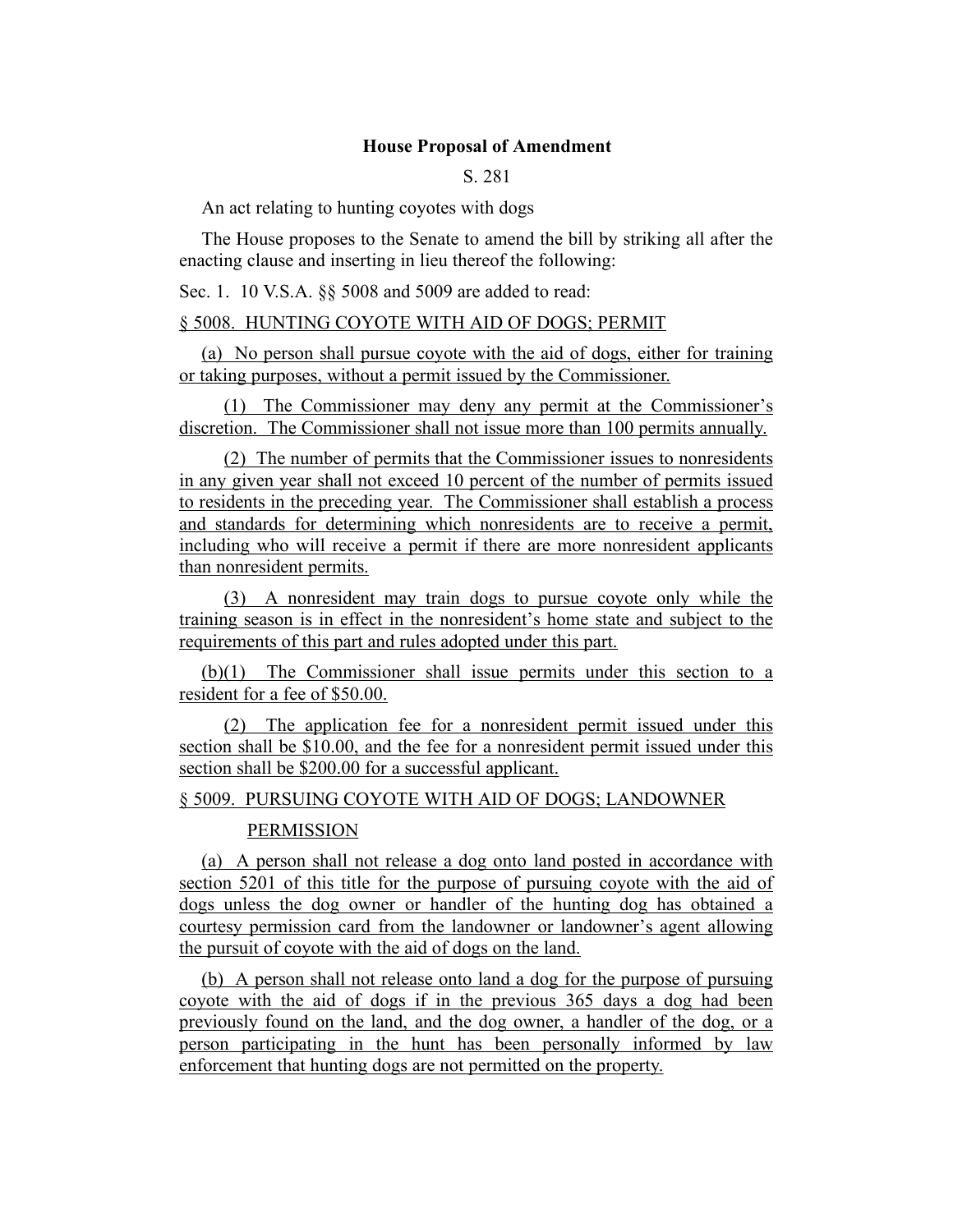(c)(1) For a first offense, a person who violates this section shall have committed a minor fish and wildlife violation and shall be assessed a fivepoint violation under subdivision 4502(b)(1) of this title.

(2) For a second or subsequent violation of this section, a person shall be assessed a 10-point violation under subdivision 4502(b)(2) of this title and shall be fined under section 4515 of this title.

## Sec. 2. MORATORIUM ON HUNTING COYOTE WITH AID OF DOGS

(a) A person shall not pursue coyote with the aid of dogs, either for the training of dogs or for the taking of coyote, except that a person may pursue coyote with the aid of dogs in defense of a person or property if the person pursuing coyote with the aid of dogs:

(1) is the landowner; or

(2) has obtained a courtesy permission card from the landowner or landowner's agent allowing the release of a dog onto the land for the purpose of pursuing coyote with the aid of dogs.

(b) This section shall be repealed on the effective date of the Fish and Wildlife Board rules required by Sec. 3 of this act.

# Sec. 3. FISH AND WILDLIFE BOARD RULES; PURSUING COYOTE

## WITH THE AID OF DOGS

(a) The General Assembly through the rules required under this section intends to reduce conflicts between landowners and persons pursuing coyote with the aid of dogs by reducing the frequency that dogs or persons pursuing coyote enter onto land that is posted against hunting or land where pursuit of coyote with dogs is not authorized. In addition, the General Assembly intends that the rules required under this section support the humane taking of coyote, the management of the population in concert with sound ecological principles, and the development of reasonable and effective means of control.

(b) The Fish and Wildlife Board shall adopt a rule regarding the pursuit of coyote with the aid of dogs, either for the training of dogs or for the taking of coyote. The rule shall include at least the following provisions:

(1) a limit on the number of dogs that may be used to pursue coyote;

(2) a prohibition on the substitution of any new dog for another dog during pursuit of a coyote;

(3) the legal method of taking coyote pursued with the aid of dogs, such as rifle, muzzle loader, crossbow, or bow and arrow;

(4) a definition of control to minimize the risk that dogs pursuing coyote: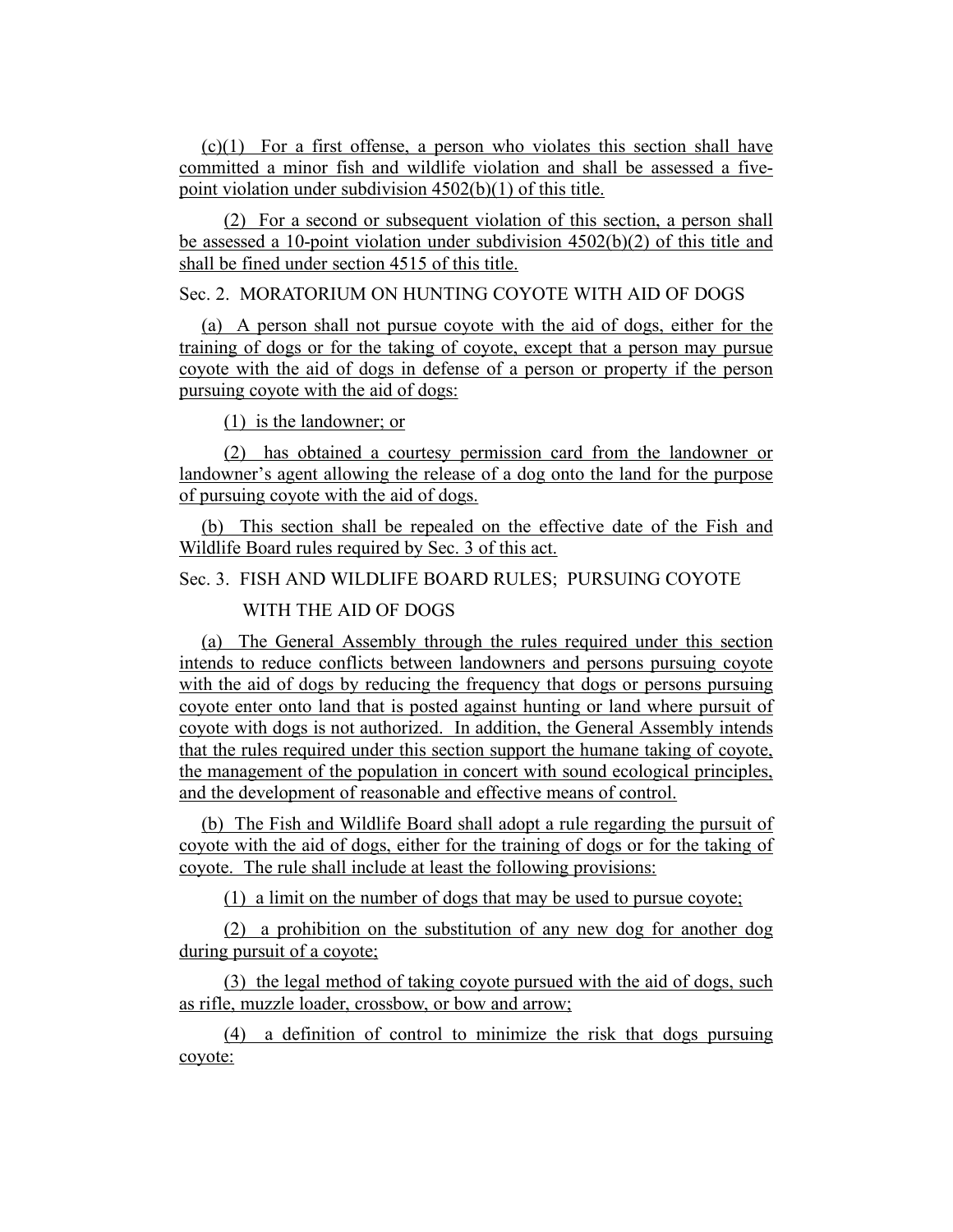(A) enter onto land that is posted against hunting;

(B) enter onto land where pursuit of coyote with dogs is not authorized;

(C) harass or harm people or domestic animals; and

(D) cause other unintentional damages to people or property;

(5) provisions to encourage persons pursuing coyote with the aid of dogs to seek landowner permission before entering or releasing dogs onto land that is not posted in accordance with 10 V.S.A. § 5201; and

(6) required reporting of every coyote killed during pursuit with the aid of dogs.

(c) The Board shall consider whether to include within the rule required by this section provisions related to seasonal restrictions and baiting.

(d) As used in this section, "harass" means to annoy a person or domestic animal to such an extent as to significantly disrupt normal behavioral patterns.

Sec. 4. 13 V.S.A. § 4010 is amended to read:

§ 4010. GUN SUPPRESSORS

(a) As used in this section:

(1) "Gun suppressor" means any device for silencing, muffling, or diminishing the report of a portable firearm, including any combination of parts, designed or redesigned, and intended for use in assembling or fabricating a gun suppressor, and any part intended only for use in such assembly or fabrication.

(2) "Sport shooting range" shall have the same meaning as used in 10 V.S.A. § 5227(a).

(b) A person shall not manufacture, make, or import a gun suppressor, except for:

(1) a licensed manufacturer, as defined in 18 U.S.C. § 921, who is registered as a manufacturer pursuant to 26 U.S.C. § 5802;

(2) a licensed importer, as defined in 18 U.S.C. § 921, who is registered as an importer pursuant to 26 U.S.C. § 5802; or

(3) a person who makes a gun suppressor in compliance with the requirements of 26 U.S.C. § 5822.

(c) A person shall not use a gun suppressor in the State, except for use by:

(1) a Level III certified law enforcement officer or Department of Fish and Wildlife employee in connection with his or her the officer's or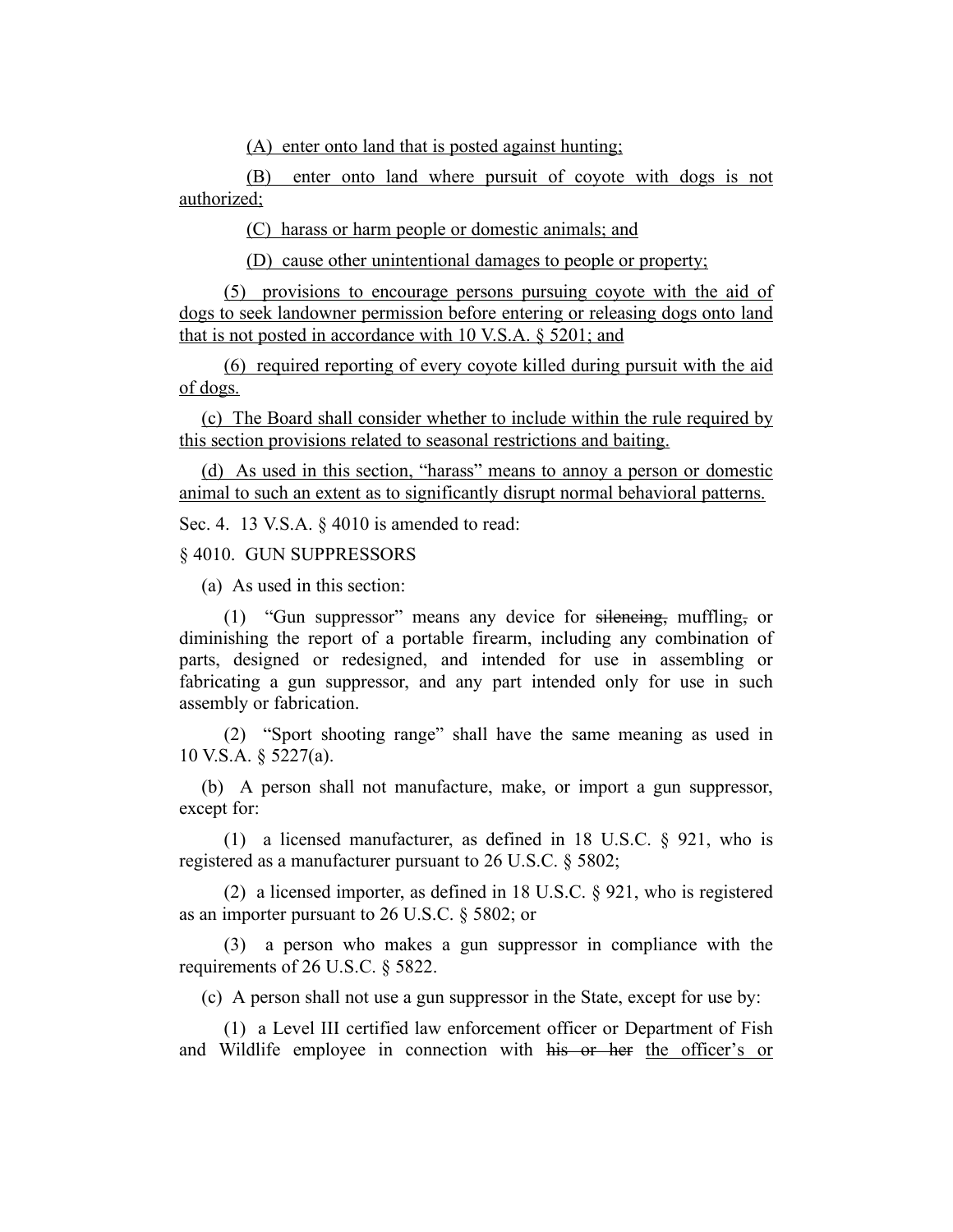employee's duties and responsibilities and in accordance with the policies and procedures of that officer's or employee's agency or department;

(2) the Vermont National Guard in connection with its duties and responsibilities;

(3) a licensed manufacturer or a licensed importer, as defined in 18 U.S.C. § 921, who is also registered as a manufacturer or an importer pursuant to 26 U.S.C. § 5802, who in the ordinary course of his or her the manufacturer's or importer's business as a manufacturer or as an importer tests the operation of the gun suppressor; or

(4) a person lawfully using a sport shooting range; or

(5) a person taking game as authorized under 10 V.S.A. § 4701.

 $(d)(1)$  A person who violates subsection (b) of this section shall be fined not less than \$500.00 for each offense.

(2) A person who violates subsection (c) of this section shall be fined \$50.00 for each offense.

Sec. 5. 10 V.S.A. § 4701 is amended to read:

§ 4701. USE OF GUN, BOW AND ARROW, AND CROSSBOW; LEGAL

#### DAY; DOGS

(a) Unless otherwise provided by statute, a person shall not take game except with:

(1) a gun fired at arm's length;

(2) a bow and arrow; or

(3) a crossbow as authorized by the rules of the Board.

(b) A person shall not take game between one-half hour after sunset and one-half hour before sunrise unless otherwise provided by statute or by the rules of the Board.

(c) A person may take game and fur-bearing animals during the open season therefor, with the aid of a dog, unless otherwise prohibited by statute or by the rules of the Board.

(d) A person taking game with a gun may possess, carry, or use a gun suppressor in the act of taking game.

Sec. 6. 10 V.S.A. § 4704 is amended to read:

§ 4704. USE OF MACHINE GUNS, AND AUTOLOADING RIFLES, AND

GUN SUPPRESSORS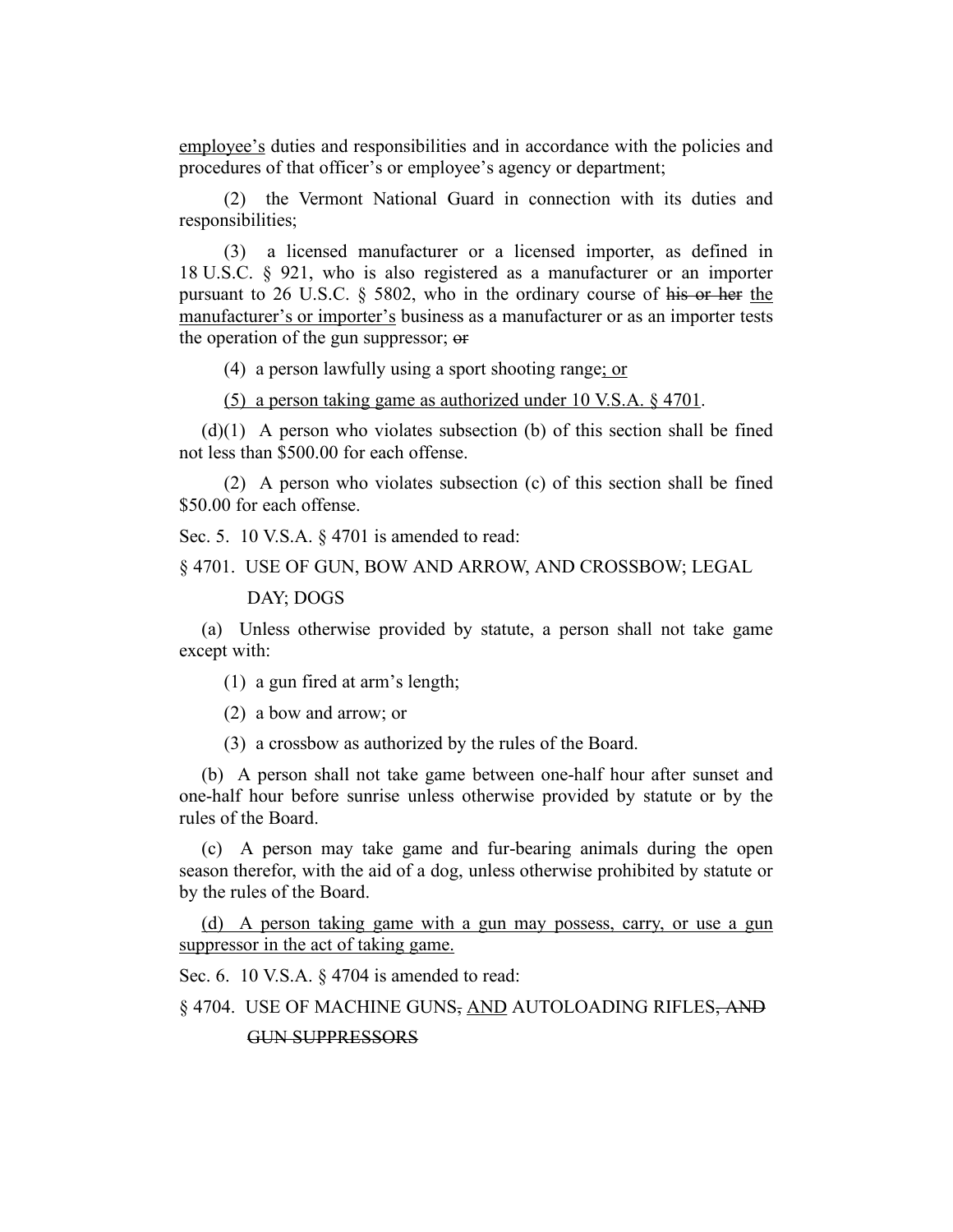(a) A person engaged in hunting for wild animals shall not use, carry, or have in his or her the person's possession:

(1) a machine gun of any kind or description; or

(2) an autoloading rifle with a magazine capacity of over six cartridges, except a .22 caliber rifle using rim fire cartridges; or

(3) a gun suppressor.

(b) As used in this section, "gun suppressor" means any device for silencing, muffling, or diminishing the report of a portable firearm, including any combination of parts, designed or redesigned, and intended for use in assembling or fabricating a gun suppressor, and any part intended only for use in such assembly or fabrication. [Repealed.]

Sec. 7. 10 V.S.A. § 4001 is amended to read:

#### § 4001. DEFINITIONS

Words and phrases used in this part, unless otherwise provided, shall be construed to mean as follows:

\* \* \*

(9) Game: game birds or game quadrupeds, or both.

(10) Game birds: quail, partridge, woodcock, pheasant, plover of any kind, Wilson snipe, other shore birds, rail, coot, gallinule, wild ducks, wild geese, and wild turkey.

\* \* \*

(15) Wild animals or wildlife: all animals, including birds, fish, amphibians, and reptiles, other than domestic animals, domestic fowl, or domestic pets.

\* \* \*

(23) Take and taking: pursuing, shooting, hunting, killing, capturing, trapping, snaring, and netting fish, birds, and quadrupeds and all lesser acts, such as disturbing, harrying, worrying, or wounding or placing, setting, drawing, or using any net or other device commonly used to take fish or wild animals, whether they result in the taking or not; and shall include every attempt to take and every act of assistance to every other person in taking or attempting to take fish or wild animals, provided that when taking is allowed by law, reference is had to taking by lawful means and in a lawful manner.

\* \* \*

(41) Gun suppressor: any device for muffling or diminishing the report of a portable firearm, including any combination of parts, designed or